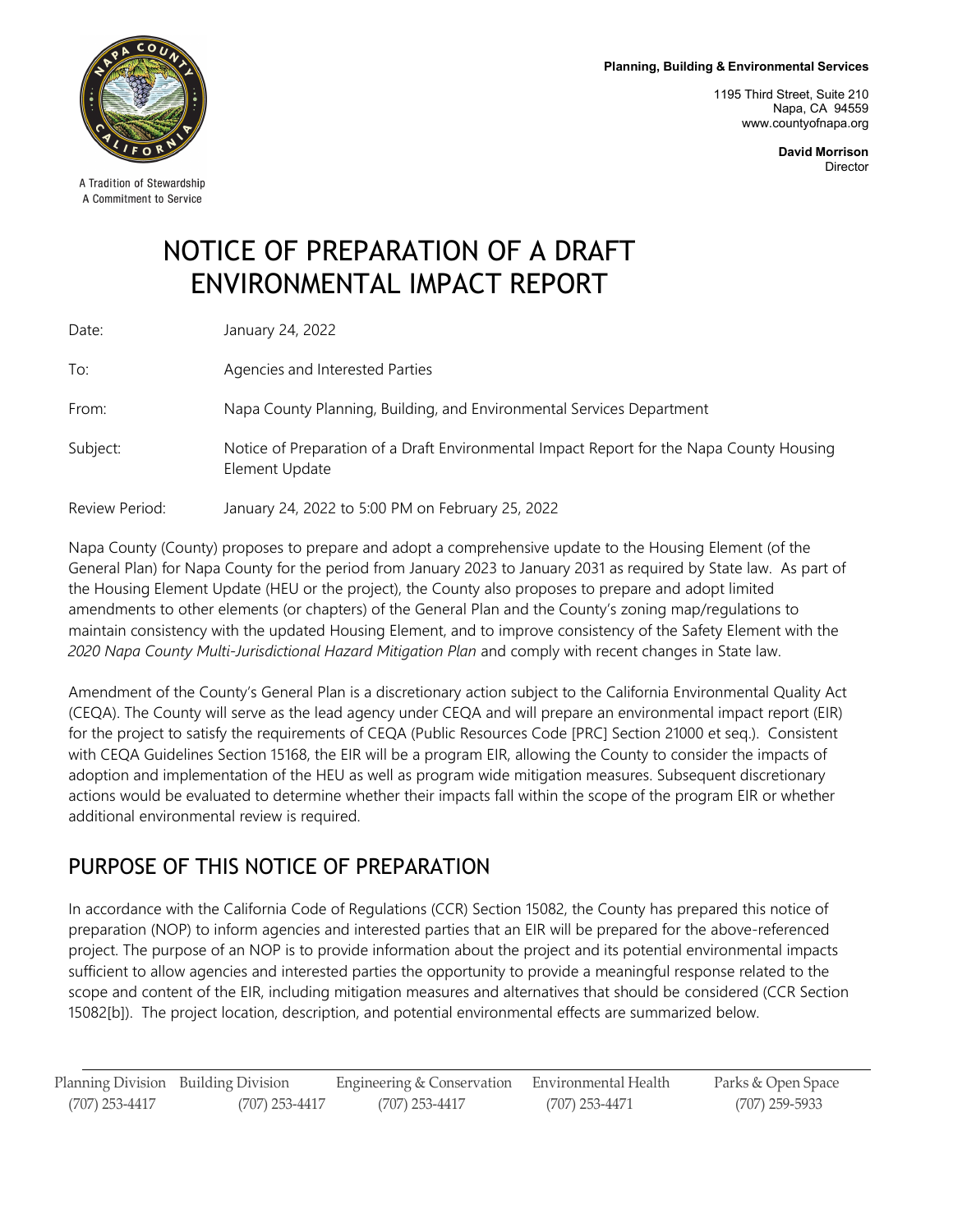# PROJECT LOCATION

Napa County is located in the northern San Francisco Bay area, approximately 50 miles due west of Sacramento, California. The County is bordered by Lake County to the north, Yolo and Solano County to the east, Sonoma County to the west, and San Pablo Bay to the south (Exhibit 1). The planning area for the Housing Element Update is the same planning area that was considered by the 2008 General Plan, which encompasses all unincorporated land in Napa County (Exhibit 2). The unincorporated County includes approximately 9,022 residential dwelling units and comprises 789 square miles.

## BACKGROUND

The Napa County General Plan was comprehensively updated in 2008 and contains goals and policies that guide land use decisions in unincorporated Napa County. The General Plan contains eight principal chapters or "elements" including an Agricultural Preservation & Land Use Element, a Housing Element, and a Safety Element. The County's Housing Element was last updated and adopted in 2014.

State law requires local jurisdictions to update their housing elements on a regular schedule and to maintain consistency between the housing element and other elements of the general plan. Each city and county in the Bay Area must update their current housing element to the satisfaction of the State Department of Housing and Community Development (HCD) by January 31, 2023 and must plan for a number of new housing units referred to as their Regional Housing Needs Allocation (RHNA).

A RHNA is generally assigned to each jurisdiction by the Association of Bay Area Government (ABAG) Council of Governments for the eight year planning period and includes housing units at various levels of affordability (very low income, low income, moderate income, and above moderate). The County's RHNA as of December 2021 is shown in Table 1, below and is subject to modification via transfer agreements with incorporated jurisdictions as described further below.

| TABLE 1. NAPA COUNTY REGIONAL HOUSING NEEDS (RHNA) ALLOCATION AS OF DECEMBER 2021 <sup>a</sup> |          |       |                                                                                                                                                                                    |                   |              |
|------------------------------------------------------------------------------------------------|----------|-------|------------------------------------------------------------------------------------------------------------------------------------------------------------------------------------|-------------------|--------------|
|                                                                                                |          | Total |                                                                                                                                                                                    |                   |              |
|                                                                                                | Very Low | Low   | Moderate                                                                                                                                                                           | Above<br>Moderate | <b>Units</b> |
| <b>RHNA</b><br>Allocation <sup>a</sup>                                                         | 369      | 213   | 120                                                                                                                                                                                | 312               | 1.014        |
| % of Total                                                                                     | 36%      | 21%   | 12%                                                                                                                                                                                | 31%               | 100%         |
| Notes:                                                                                         |          |       | <sup>a</sup> The RHNA allocation shown here was adopted by ABAG on December 16, 2021 and may be<br>modified via transfers pursuant to California Government Code Section 65584.07. |                   |              |

Source: ABAG, December 2021.

Over the past 12 years, the County has entered into agreements with the City of American Canyon, the City of Napa, and the City of St. Helena, that would allow the County to transfer portions of its RHNA allocation to these jurisdictions pursuant to California Government Code Section 65584.07. These agreements reflect a shared commitment by the County and incorporated jurisdictions to agricultural preservation and urban centered growth, and the County is in the process of requesting ABAG's approval of RHNA transfers on the basis of these agreements, which are shown in Table 2 below.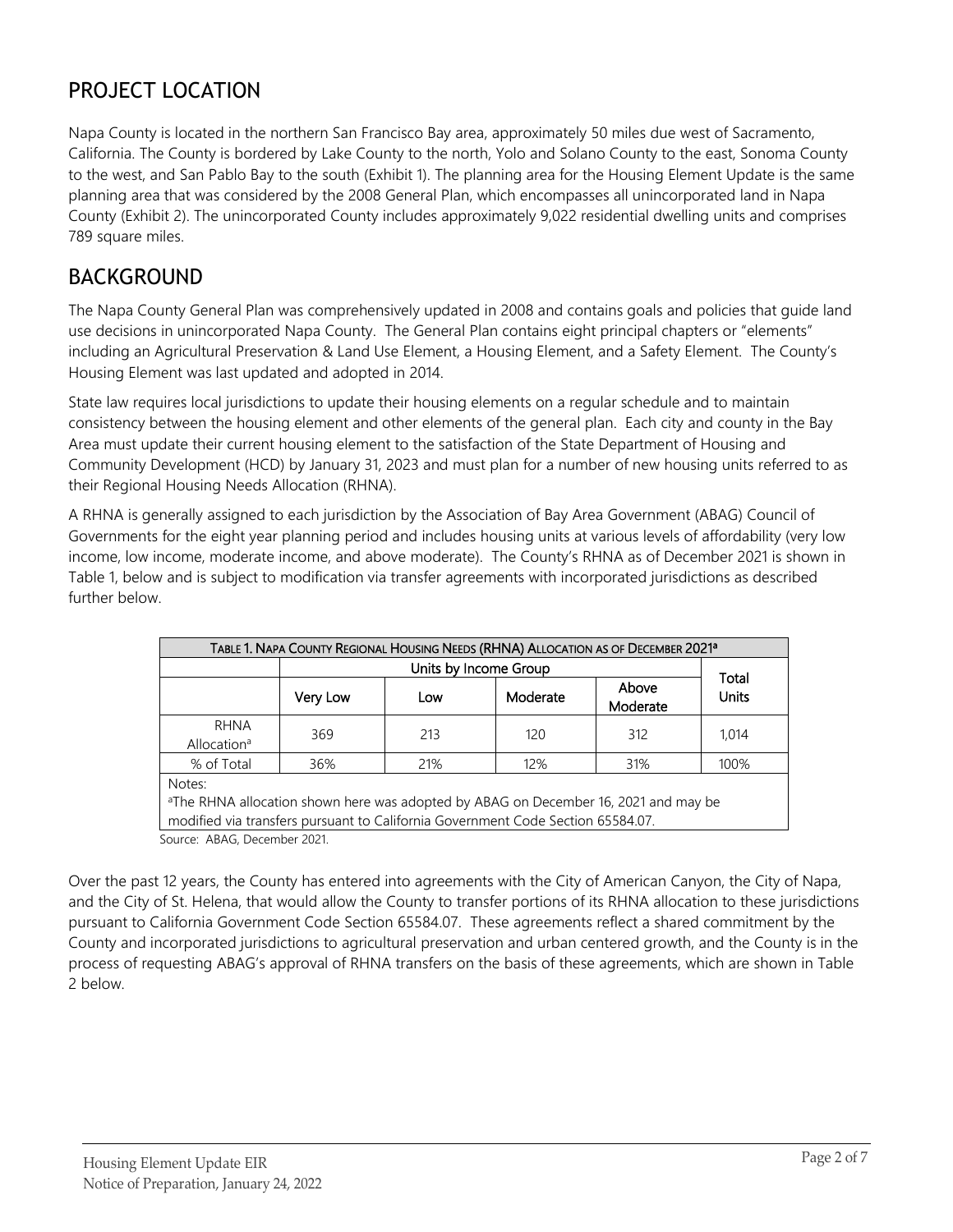| TABLE 2. RHNA TRANSFER AGREEMENTS AVAILABLE FOR USE BY THE COUNTY <sup>a</sup> |                        |     |          |                   |                  |
|--------------------------------------------------------------------------------|------------------------|-----|----------|-------------------|------------------|
|                                                                                | Units by Income Groupb |     |          |                   | Total            |
| Jurisdiction and Date of Agreement                                             | Very Low               | Low | Moderate | Above<br>Moderate | Units            |
| City of Napa (December 17,2019)                                                | 295                    | 170 | 96       | 250               | 811              |
| City of American Canyon (May 25, 2010)                                         | 46                     | 38  | 46       | 56                | 168 <sup>c</sup> |
| City of American Canyon (May 2, 2017)                                          |                        |     |          | 9                 | 30               |
| City of St. Helena (June 26, 2017)                                             |                        |     |          |                   |                  |
| <b>Total Transfers Available</b>                                               | 374                    | 216 | 122      | 317               | 1.029            |
| Notor:                                                                         |                        |     |          |                   |                  |

Notes:

aTransfer agreements reflect agreement by the County and an incorporated jurisdiction to use the RHNA transfer process contained in Government Code Section 65584.07. Transfers are subject to ABAG approval during the period between ABAG's adoption of the final RHNA allocation in December 2021 and January 2031.

 $bE$ xcept in the City of American Canyon May 25, 2010 agreement, the distribution of units by income group is not specified within the agreements and is presented here based on the distribution of units in the County's December 2021 RHNA. Numbers in this agreement add up to 186, but the agreement specifically references 168 units.

Source: Napa County, January 2022

The County's request for a transfer pursuant to Government Code Section 65584.07 will seek to transfer approximately 90% of the County's RHNA based on the executed agreements and factors/circumstances that will be outlined in the request. If approved by ABAG, the transfers will modify the County's RHNA as shown in Table 3 below and the Housing Element Update will plan for that RHNA plus a buffer.

| TABLE 3. NAPA COUNTY REGIONAL HOUSING NEEDS (RHNA) ALLOCATION BASED ON PROPOSED TRANSFERS <sup>a</sup>         |          |     |          |                   |                       |  |
|----------------------------------------------------------------------------------------------------------------|----------|-----|----------|-------------------|-----------------------|--|
|                                                                                                                |          |     |          |                   |                       |  |
|                                                                                                                | Very Low | Low | Moderate | Above<br>Moderate | Total<br><b>Units</b> |  |
| December 2021<br>RHNA Allocation                                                                               | 369      | 213 | 120      | 312               | 1,014                 |  |
| % of Total                                                                                                     | 57%      |     | 43%      |                   | 100%                  |  |
|                                                                                                                |          |     |          |                   |                       |  |
| Proposed<br>Transfersb                                                                                         | 324      | 197 | 106      | 281               | 908                   |  |
|                                                                                                                |          |     |          |                   |                       |  |
| Revised RHNA <sup>a</sup><br>Allocation if<br>Transfers are<br>Approved                                        | 45       | 16  | 14       | 31                | 106                   |  |
| % of Total                                                                                                     | 57%      |     | 43%      |                   | 100%                  |  |
| Notes:<br>athe Countries in the process of requesting transfers pursuant to California Covernment Code Section |          |     |          |                   |                       |  |

The County is in the process of requesting transfers pursuant to California Government Code Section 65584.07 which – if approved by ABAG – would modify the County's RHNA as shown.

<sup>b</sup>The proposed transfers would be based on signed agreements between the County and the cities of American Canyon, Napa, and St. Helena, although they would not transfer all of the units allowed for under all agreements.

Source: Environmental Science Associates, December 2021.

#### PROJECT DESCRIPTION

The project analyzed in the EIR would update the County's Housing Element, including goals, objectives, policies, and implementation programs that address the maintenance, preservation, improvement, and development of housing in unincorporated Napa County. In addition, the HEU would identify sites appropriate for the development of multifamily housing, and the County would rezone those sites as necessary to meet the requirements of State law. The project would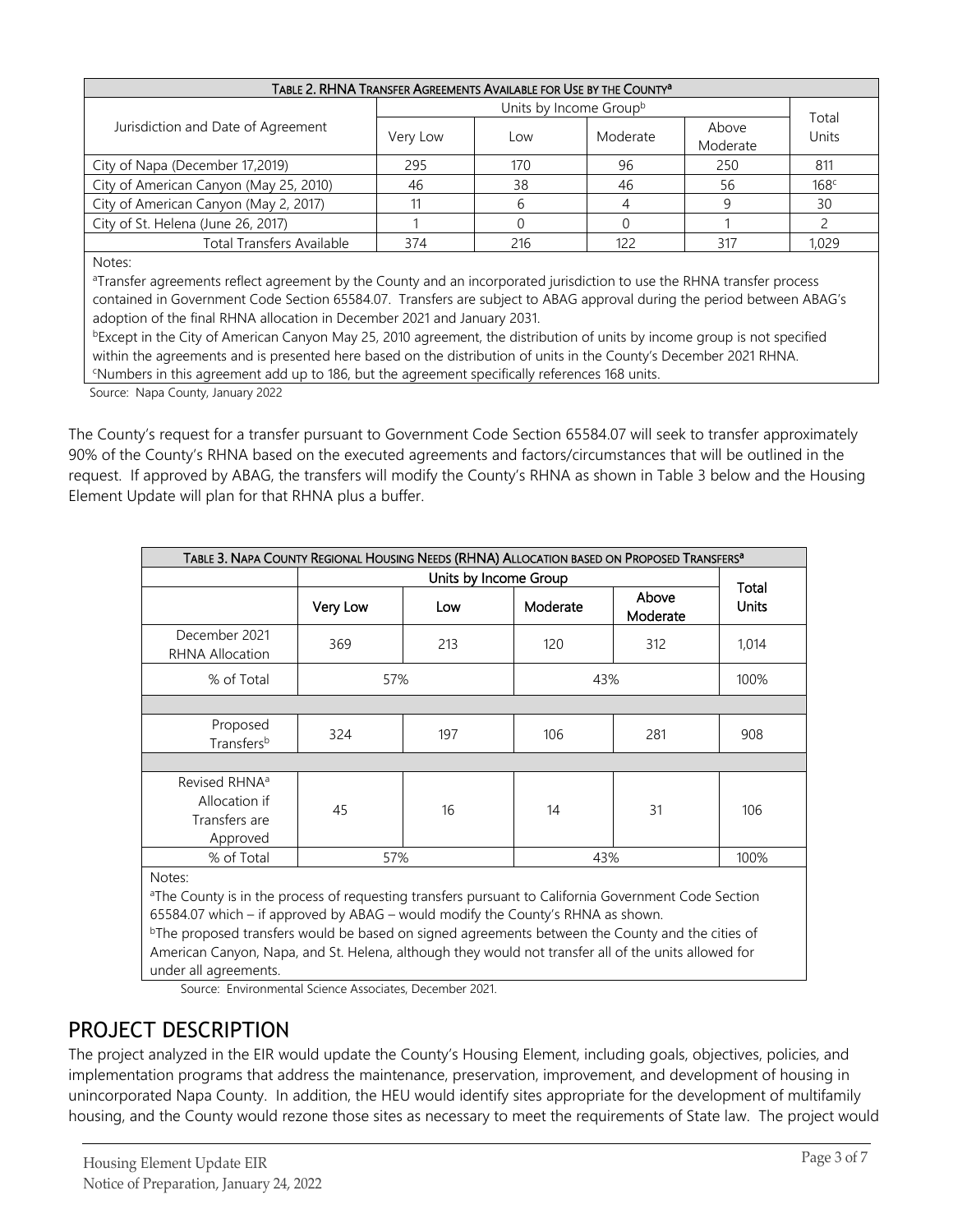also include amendments to other elements of the County General Plan in order to maintain internal consistency, to improve consistency of the Safety Element with the *2020 Napa County Multi-Jurisdictional Hazard Mitigation Plan,* and to comply with recent changes in State law.

The HEU will be the subject of community outreach and will evolve based on community input before being submitted to HCD for review and before being considered for adoption by the County Board of Supervisors prior to January 31, 2023. Given the time needed to prepare an EIR, certain assumptions are being made about the contents of the HEU in order to initiate the environmental review process. Specifically, the County assumes and the EIR will analyze an HEU that would meet all legal requirements and:

- 1. include an updated housing needs assessment;
- 2. include updated goals, policies, and programs that address the maintenance, preservation, improvement, and development of housing and affirmatively further fair housing;
- 3. include a housing inventory that meets the County's final RHNA following transfers pursuant to Government Code Section 65584.07 and provide a buffer of additional housing development capacity, including sites for multifamily housing development within the unincorporated area;
- 4. require limited amendments to the Agricultural Preservation and Land Use Element of the General Plan as/if needed to acknowledge the housing sites;
- 5. require limited amendments to the County's zoning map and zoning ordinance to rezone the housing site(s); and
- 6. require limited amendments to the Safety Element of the General Plan to improve consistency of the Safety Element with the *2020 Napa County Multi-Jurisdictional Hazard Mitigation Plan* and comply with recent changes in State law.

The County proposes to use a variety of methods to meet its RHNA requirement, including continued development of single family homes and accessory dwelling units (ADU), a program to encourage development of farmworker housing units, and identification of multifamily housing sites.

The County's General Plan and zoning ordinance permits construction of one single family home on each legal lot, with the exception of areas that are zoned for industrial use. HCD guidance suggests that the County's HEU may assume development of market rate single family homes on currently vacant and buildable parcels.

The County's zoning also permits one Accessory Dwelling Unit (ADU) and one Junior Accessory Dwelling Unit (JADU) per parcel within residentially and Agricultural Watershed (AW) zoning. One JADU is permitted in Agricultural Preservation (AP) zoning. HCD guidance suggests that the County may assume that ADUs and JADUs continue to develop at the same pace and affordability levels that has occurred over the last three years, yielding approximately 72 units at a range of income levels over the eight year planning period of the HEU.

The County's zoning ordinance permits development of up to 12 individual farmworker housing units as an allowed use by right on every legal parcel in agricultural zones. The County is seeking to encourage additional development of farmworker units, is participating in ABAG's Farmworker Collaborative, and has not established a goal for unit production during the planning period.

The County is proposing to meet the balance of its RHNA and provide a "buffer" by identifying sites for development of multifamily housing at a minimum density of 20 dwelling units per acre. This is the "default density" considered affordable to lower income households under State law for unincorporated Napa County.

In identifying potential sites, the County is proposing to use the following screening criteria:

- 1. Sites must have access to existing or planned water, sewer, and other dry utilities with sufficient capacity available to support housing development; (*Source: State requirement*)
- 2. Sites must generally be between 0.5 and 10 acres in size; (*Source: State requirement*)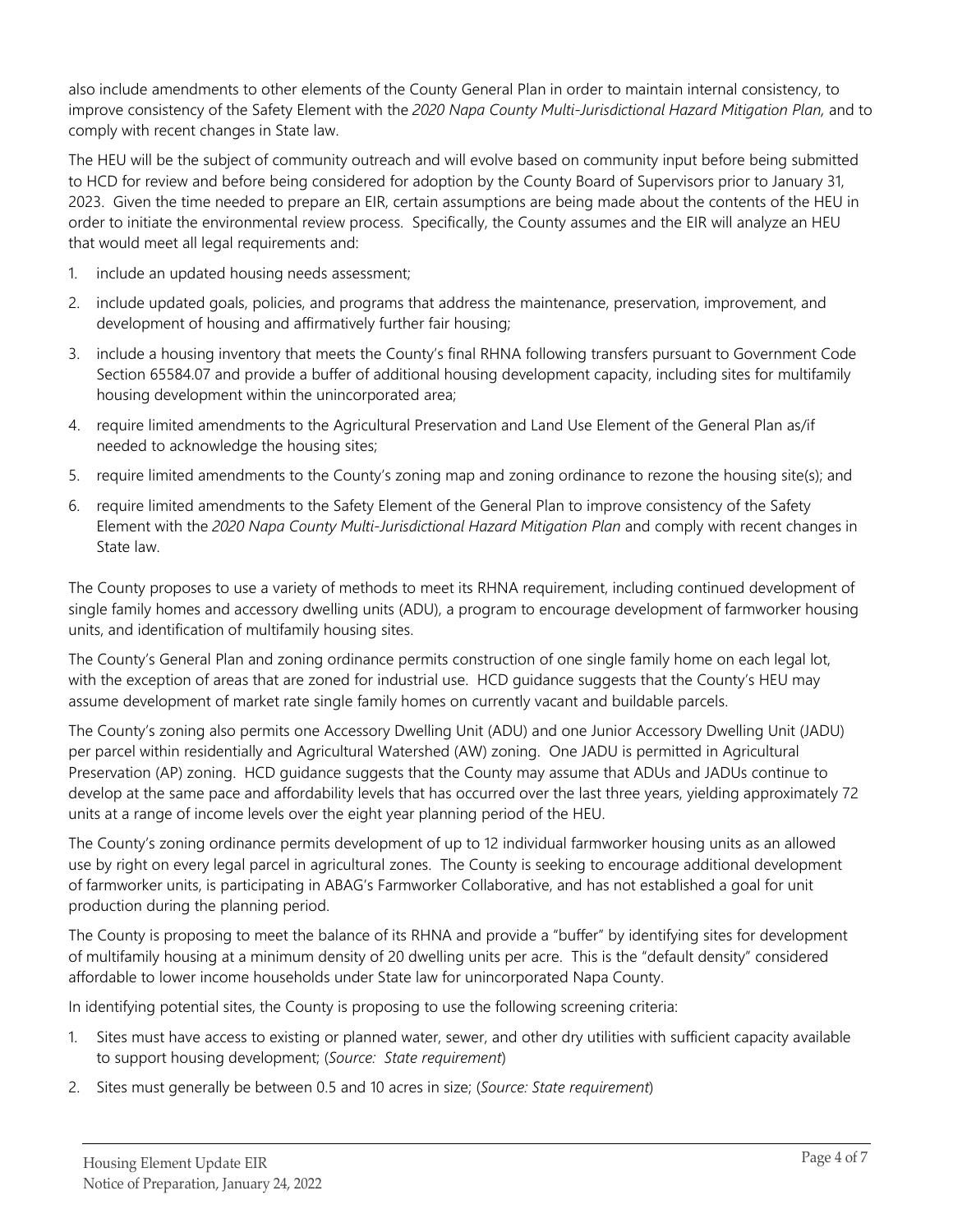3. Sites must be located outside of areas designated Agricultural Resource or Agriculture, Watershed & Open Space as of September 28, 2007 (the date specified in Measure P, approved by the voters in November 2008). Notwithstanding this requirement, sites within an area designated Agricultural Resource or Agriculture, Watershed & Open Space may be identified for qualifying farmworker housing development and sites identified as an existing commercial establishment on General Plan *Figure AG.LU-2: Location of Parcels Subject to Policy AG/LU-45* may be identified for redevelopment.

In addition, the County's goal is to identify sites that are:

- 4. Located outside of high and very high fire severity zones as designated (in State Responsibility Areas) or recommended (in Local Responsibility Areas) by CalFire.
- 5. Located outside of Zones A through D of the applicable Airport Land Use Compatibility Plan.
- 6. Proximate to transit routes and/or employment opportunities and services (e.g. groceries).

Sites identified during development of the HEU will be evaluated using these criteria/goals and analyzed to determine their ability to meet State requirements plus a buffer.

An initial screening of potential sites has identified the following potential sites for additional analysis and community input:

- 1. Possible farmworker housing sites or incentives;
- 2. One or more existing housing element sites with additional incentives;
- 3. One or more small sites in the vicinity of Carneros Resort if utilities can be provided;
- 4. One or more sites between Foster Road and State Route 29 within the City of Napa Rural Urban Limit (RUL);
- 5. One or more sites needing State agreement (e.g. a site at Napa State Hospital);
- 6. The 9.8-acre Stonebridge School site in Carneros;
- 7. One or more sites in the Silverado Area if utilities can be provided;
- 8. One or more sites proximate to planned resorts at Lake Berryessa; and
- 9. Other sites to be identified via additional analysis and community input during preparation of the HEU.

Sites included in the HEU will be proposed for rezoning by applying the Affordable Housing Overlay Zone in Section 18.82 of the County's zoning ordinance to selected site(s) on the County's zoning map. This provision of the zoning ordinance would be amended to allow selected sites to develop at 20 dwelling units per acre without a use permit. Selected sites and HEU implementation programs may also require small adjustments to language or figures included in the Agricultural Preservation and Land Use Element of the General Plan to maintain internal consistency between the elements.

In conjunction with updates to the Housing Element itself, the project would include targeted updates to the Safety Element of the General Plan to improve consistency of the Safety Element with the *2020 Napa County Multi-Jurisdictional Hazard Mitigation Plan* and to comply with recent changes in State law.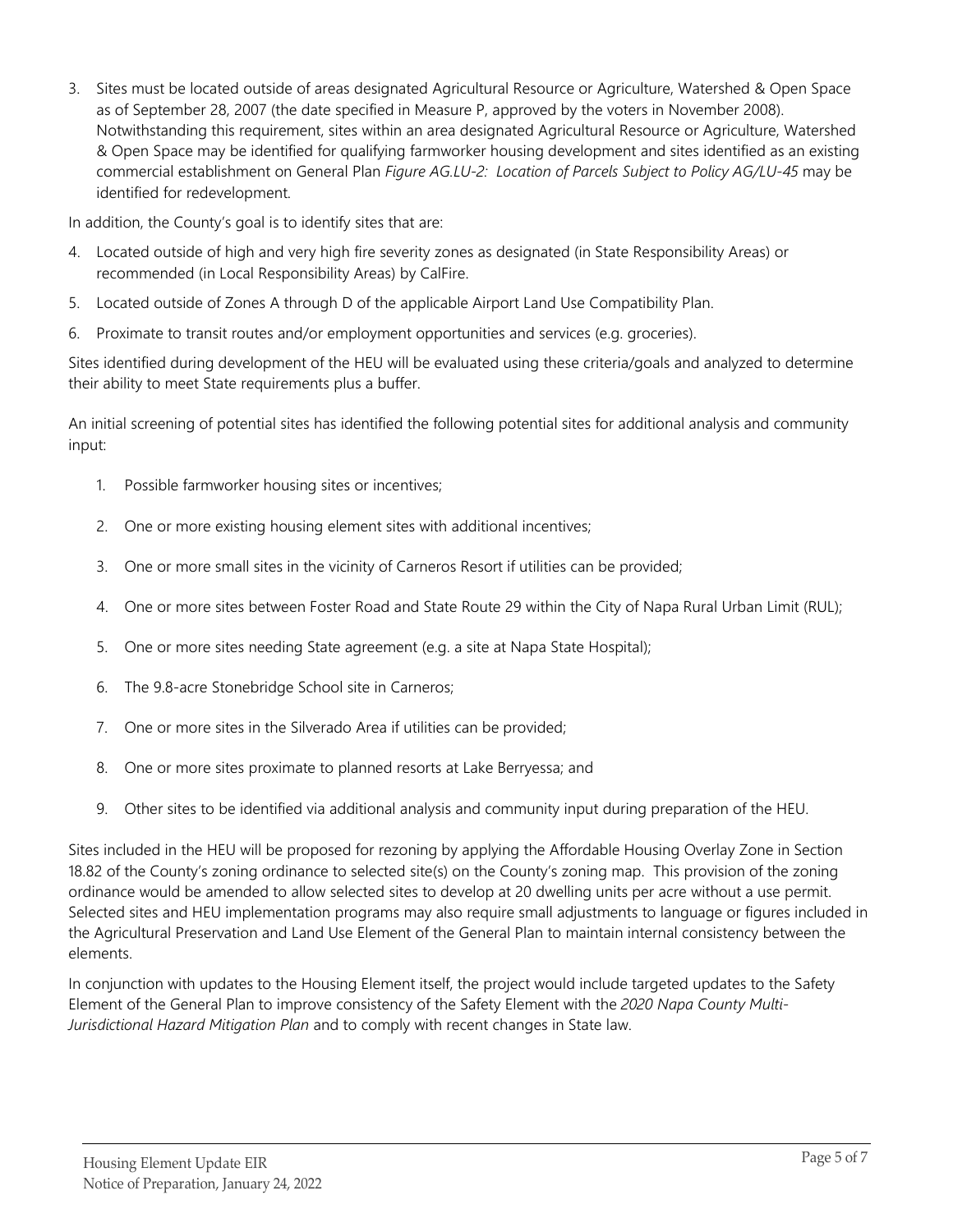### POTENTIAL ENVIRONMENTAL IMPACTS

Pursuant to CEQA and State CEQA Guidelines Section 15064, the discussion of potential effects on the environment in the EIR shall befocused on those impacts that the County has determined may be potentially significant. The EIR will also evaluate the cumulative impacts of the project when considered in conjunction with other related past, current, and reasonably foreseeable future projects. The County has determined that the project could result in potential environmental impacts in the following topic areas, which will be further evaluated in the EIR:

- Aesthetics
- Agriculture and Forestry Resources
- Air Quality
- Biological Resources
- Cultural and Historical Resources
- Geology and Soils
- Greenhouse Gas Emissions
- Energy
- Hazards and Hazardous Materials
- Hydrology and Water Quality
- Land Use and Planning
- Mineral Resources
- Noise
- Population and Housing
- Public Services
- **Recreation**
- Transportation
- Tribal Cultural Resources
- Utilities and Service Systems
- Wildfire

No initial study has been prepared, however the EIR will focus on those issue areas where potentially significant impacts may occur. Feasible mitigation measures will be identified to reduce any potentially significant and significant impacts.

# ALTERNATIVES TO BE EVALUATED IN THE EIR

In accordance with the State CEQA Guidelines (CCR Section 15126.6), the EIR will describe a range of reasonable alternatives to the project that are capable of meeting most of the project's objectives and that would avoid or substantially lessen any of the significant effects of the project. The EIR will also identify any alternatives that were considered but rejected by the lead agency as infeasible and briefly explain the reasons why, and will identify the environmentally superior alternative. Among the alternatives being considered for inclusion in the EIR are the No-Project Alternative (required by CEQA), and an alternative that would include one or more different housing sites than those selected for inclusion in the HEU.

# DOCUMENTS AVAILABLE FOR PUBLIC REVIEW

This NOP is available for public review at the following locations:

Napa County Planning, Building, and Environmental Services Department 1195 Third Street, Suite 210 Napa, CA

Napa Main Library 580 Coombs Street Napa, CA

St. Helena Library 1492 Library Lane St. Helena, CA

This NOP is also available for public review online at <https://www.countyofnapa.org/2876/Current-Projects-Explorer> and has been provided to the Governor's Office of Planning and Research (OPR) "Clearing House" and the Napa County Clerk for posting along with a Notice of Completion.

The County is seeking input on the HEU as well as on the scope of the EIR. Project materials can be viewed online at: [https://www.countyofnapa.org/3250/2022-Housing-Element-Update.](https://www.countyofnapa.org/3250/2022-Housing-Element-Update) To review materials in Spanish please contact Staff to request materials using the contact information below.